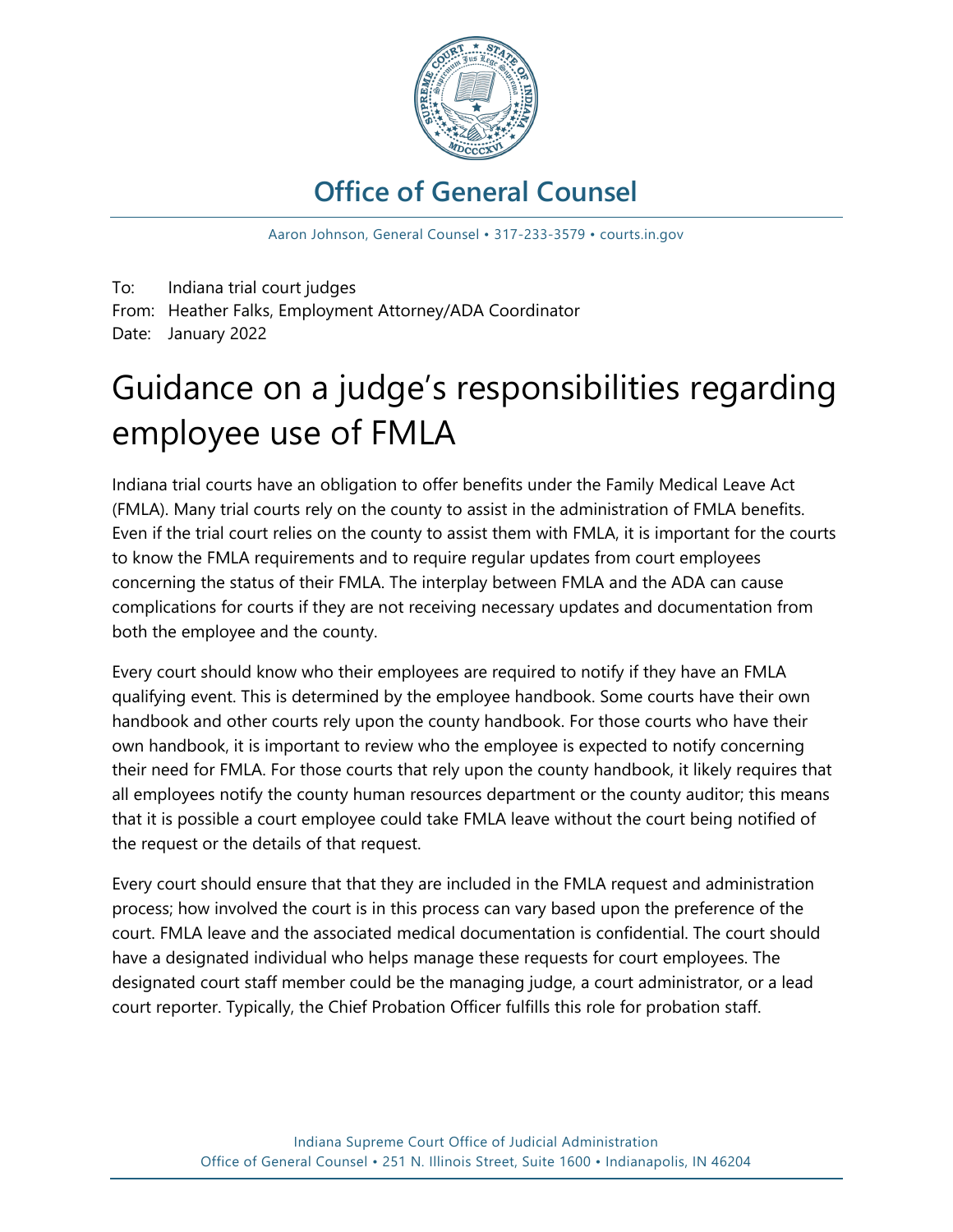## General Terms of FMLA

#### **Eligibility**

A court employee is eligible for FMLA benefits if they have worked full-time for the court and/or county for at least twelve (12) months and have worked 1,250 hours during the twelve (12) month period immediately preceding the FMLA leave. FMLA provides eligible employees with twelve (12) weeks of job protection for the following reasons:

- The birth of a child or placement of a child with the employee for adoption or foster care
- To care for a spouse, child, or parent who has a serious health condition
- For a serious health condition that makes the employee unable to perform the essential functions of their job
- For a call to covered military active-duty status or any qualifying exigency arising out of the fact that a spouse, child, or parent is a military member on covered active duty

#### Leave Entitlement

FMLA benefits can be utilized as an extended leave, intermittently, or as a reduced schedule. This allows employees to take the entire 12 weeks off all at once, or they can take a day or two at a time, or they may need to leave work late or come in early.

FMLA is not a paid benefit. FMLA only provides job protections. Employees may choose, or the court may require, that the employee use accrued paid leave during their FMLA covered absences. The accrued paid leave would run concurrently with the FMLA protections. An employee's ability to substitute accrued paid leave is determined by the terms and conditions of the employer's normal leave policy. If the county is administering FMLA leave for court employees, it is important for the court to know if the county is administering the FMLA in a way that is consistent with the court's desired terms and conditions of employment—which may be different than the county's practice. FMLA also entitles the employee to unpaid leave if that is necessary because the employee does not have enough benefit time.

If an employee exhausts their 12 weeks of FMLA leave, and they are unable to return to work, then the employer may terminate the employee if necessary. However, prior to terminating any employee for exhausting FMLA, the court should communicate with the employee about the status of their condition and determine whether there is any accommodation that could be provided that would allow the employee to return to employment. This may include considering remote work as an accommodation.

If the employer decides to extend an employee's FMLA leave beyond 12 weeks, then the employer will have to provide that same extension to other employees in the future. It is important to be consistent. If the county is administering FMLA, it is important that the court is involved in this decision making. The county should not be making these decisions for court employees as it impacts the work of the court.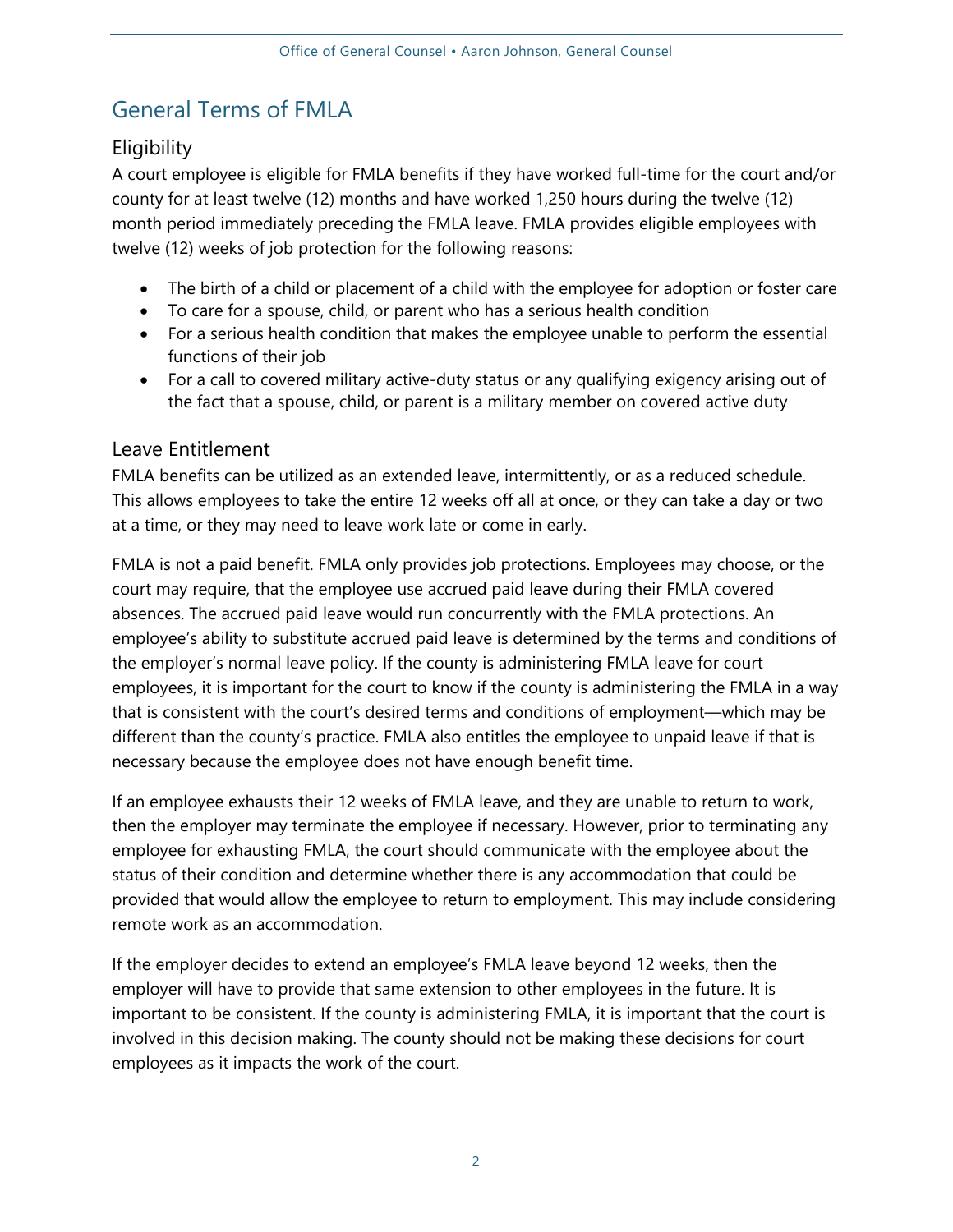#### **Notice**

Employees must comply with the employer's usual and customary requirements for requesting leave and provide enough information to determine whether the FMLA applies to the leave request. Court employees are employees of the court and not the county; however, often the county administers FMLA. The usual and customary requirements for leave are going to be specified in the employee handbook. It is important that the court and court employees know who they are required to give notice to.

Employees are not required to use the words FMLA or medical leave in order to trigger a requirement to provide FMLA benefits. If the employer is aware of a situation that may qualify the employee for FMLA benefits, then the employer must give the employee notice of their rights under the FMLA.

It is recommended that if any employee misses three (3) consecutive days and indicates that this leave is due to illness, the employer should automatically provide any eligible employee with a notice of their eligibility for FMLA. If your court relies upon the county to administer FMLA, then the employee should be directed to reach out to county human resources to obtain the necessary FMLA paperwork or the court can reach out to county human resources and request that they reach out to the employee with this information. It is important that the court ensure that employees are properly notified of their rights under the FMLA, it will be important for the court to follow up with the employee or county human resources and make sure that proper notice was given.

Employers are required to do the following:

- 1) Post a notice explaining rights and responsibilities under the FMLA. This notice can be contained on an employee intranet or a poster can be posted in employee break areas. Court's should ensure that court employees are receiving proper notice.
- 2) Include information about the FMLA in their employee handbooks.
- 3) When an employee requests FMLA leave or the employer acquires knowledge that leave may be for an FMLA qualifying reason, then the employer must provide the employee with notice of their eligibility for FMLA leave and their rights and responsibilities under the FMLA; and
- 4) The employer must notify employees whether their leave is designated as FMLA leave and the amount that will be deducted from their FMLA entitlement.

If the county is assisting the court with providing the necessary notice requirements to court employees, the court should ensure that they are receiving copies of these notices. The court also needs to know if an absence is covered by FMLA and how much FMLA leave time an employee is using. The FMLA policy within the handbook should direct court employees to provide the court with this information.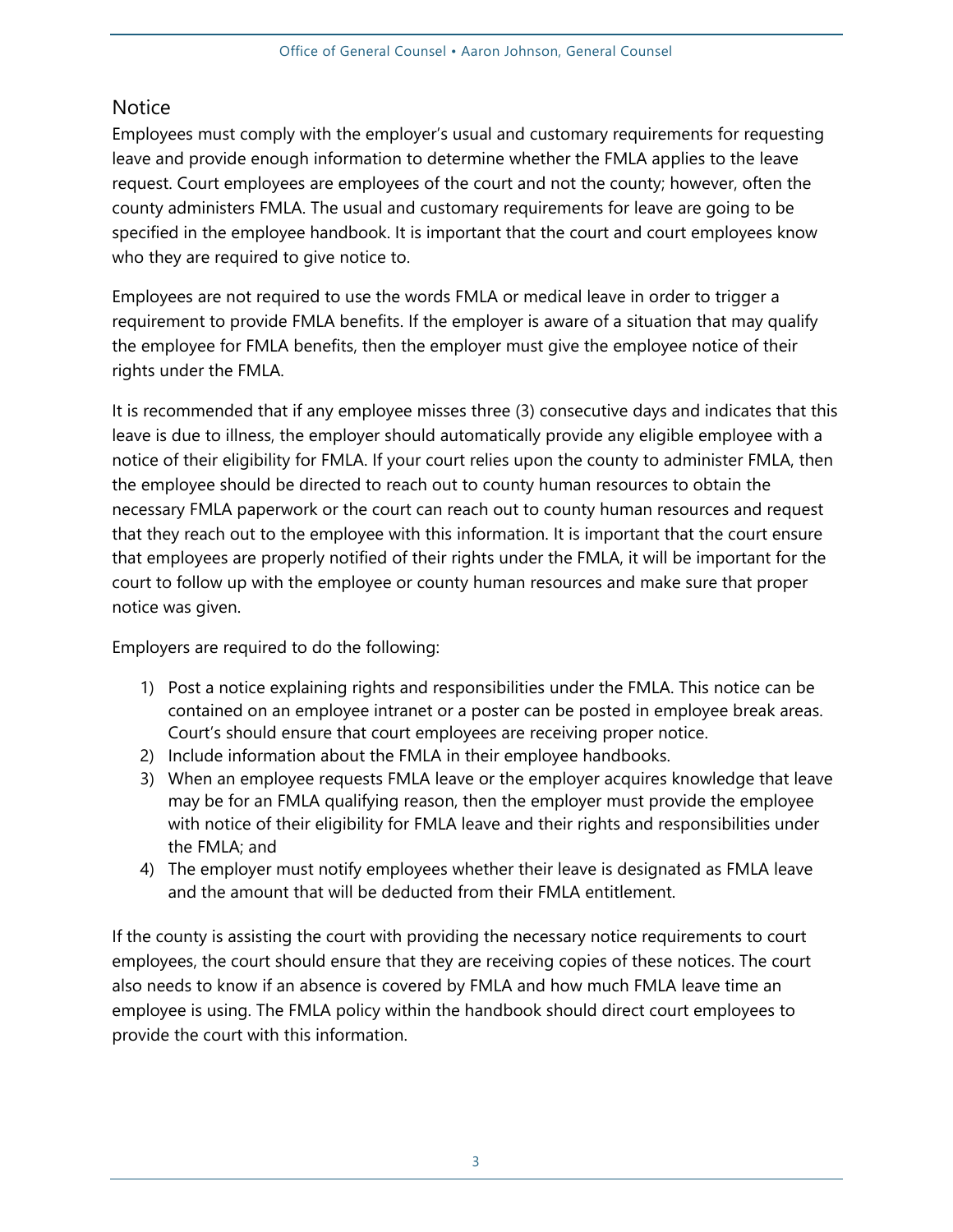#### Protections Provided

Employees are entitled to maintain their insurance coverage during any FMLA leave. If an employee is on unpaid FMLA leave then the employee will have to make arrangements to pay the employee portion of their benefits during that unpaid leave.

Employees are entitled to job restoration following FMLA leave. The employee must be restored to the same job or to an equivalent job. The employee is not guaranteed to be able to return to the actual job held prior to their leave. An equivalent job means a job that has the same pay, benefits, and other employment terms and conditions as their prior job. An employee returning from FMLA leave cannot be required to requalify for any benefits the employee enjoyed prior to the leave.

#### Interference

It is unlawful for an employer to interfere with, restrain, or deny the exercise of or attempted exercise of any right provided under the FMLA. The employer also cannot terminate or discriminate against any employee for opposing any practice, or because of involvement in any proceeding related to the FMLA. Courts should not rely solely on the county to properly administer FMLA benefits because if the county does not provide proper notice and in any way interferes with the employees' exercise of their rights under the FMLA, the court could be held liable—because although the county may be assisting with FMLA, the court is responsible for the terms and conditions of employment for court employees.

#### Limitations to FMLA Protections

An employee on FMLA leave is not protected from actions that would have impacted their employment if the employee was not on FMLA leave. For example, an employee on FMLA leave can be terminated if the employer needs to downsize due to funding, or if there are performance concerns unrelated to the FMLA leave and unrelated to a disability, or if the employee commits an ethical violation. FMLA does not protect employees from being held accountable for bad behavior unrelated to their need for FMLA.

## The ADA & FMLA Interplay

Any time that an employee notifies the employer of a need for FMLA protections, the employer should be aware that the Americans with Disabilities Act may also be involved. FMLA protections are eligible for employees with a serious health condition and that serious health condition would also trigger the requirements of the ADA. Often times ADA protections and FMLA protections are triggered by the same events.

Courts should always engage in the interactive process as required by the ADA when an employee indicates they have a condition that is limiting their ability to function in the workplace. The employer is required to converse with the employee to determine if there is an accommodation that can be provided that would allow them to meet the essential functions of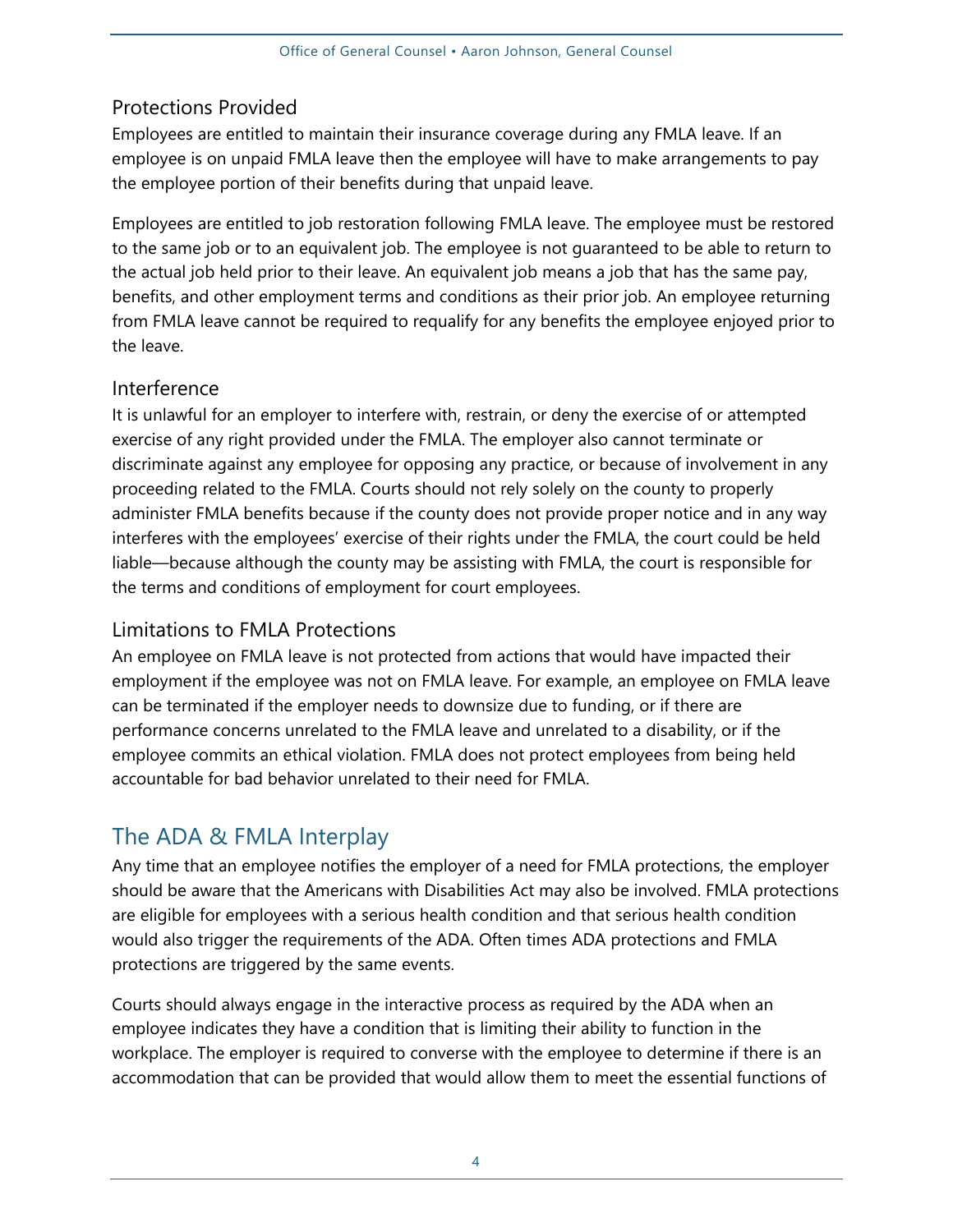their job. However, if there is no reasonable accommodation that can be provided, then FMLA leave may be necessary.

If an employee exhausts their FMLA leave, and the employer is requesting that the employee return to work. It will be necessary for the employer to again engage in the ADA interactive process. If it is possible for the employee to return to work with an accommodation that allows them to meet their essential functions, then the employer needs to provide that accommodation. The employer should not terminate an employee who has exhausted their FMLA without first engaging in the interactive process to determine if there is an accommodation available. If the county is administering the FMLA for the court it is important to know when an employee's FMLA benefits will be exhausted and the employee's medical status, so that the court can engage in the interactive process and make the determination about whether or not there is a reasonable accommodation available. The court should not leave it to the county to engage in this ADA interactive process because only the court will know what the essential functions are for the court employee, and only the court will know how best to accommodate the employee.

### Remote Work and FMLA

The COVID-19 pandemic required courts to convert work to remote, and as a result remote work has become more available and may now be viewed as a reasonable accommodation in certain circumstances. If an employee has an FMLA qualifying circumstance, it is possible that remote work could be provided as an accommodation. Using remote work in this fashion can be beneficial to both the employee and the employer. It will allow the employee to remain productive and decrease the chance that they will exhaust their FMLA leave and benefit time.

Not all jobs can be performed remotely, but if an employee has a job where the essential functions can be performed remotely it may be beneficial to consider remote work as a temporary accommodation for a limited amount of time. For example, if an employee has a spouse receiving chemotherapy and the employee needs to attend these appointments, the employee could take FMLA leave, or—if both the employee and the employer want—remote work could be utilized. If the county is administering FMLA leave, it is possible that the court would not know the specifics of an employee's FMLA leave. If the county does not provide remote work as an accommodation in these circumstances, then the employee would likely not know this was an option for them. Courts should be actively involved in the administration of FMLA to ensure that this option is made available to court employees if the court wishes to do so.

Under the ADA, courts will be required to consider whether remote work is a reasonable accommodation. If an employee is out on FMLA leave and wishes to return but has requested a remote work accommodation, the court should process this request under the ADA. If the essential functions of the employee's job can be performed remotely, then the court should consider providing this accommodation rather than forcing the employee to exhaust their FMLA.